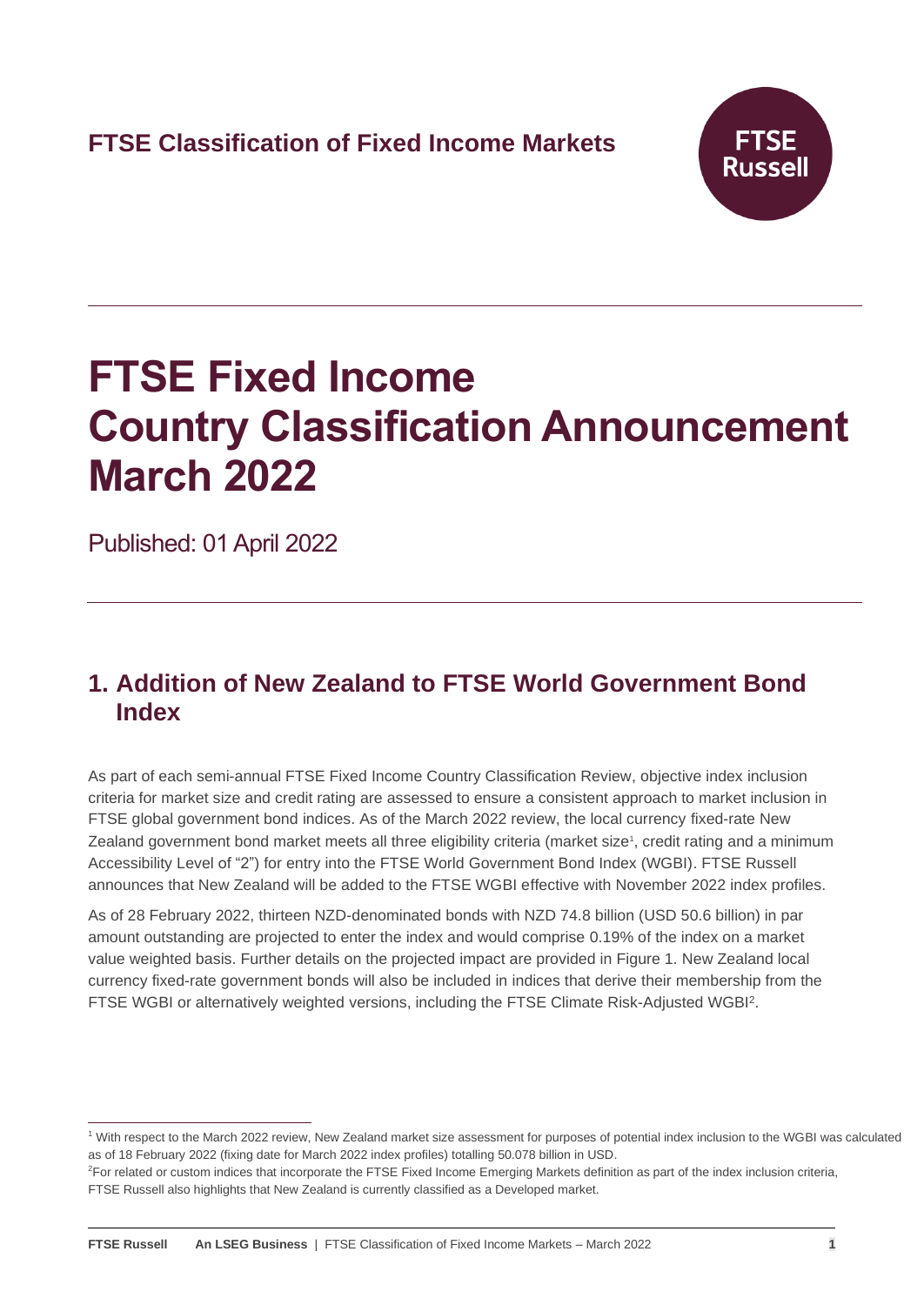|                      | <b>WGBI</b> |                               |                | <b>Projected WGBI + NZD</b> |                        |             | <b>Difference</b>        |                        |          |
|----------------------|-------------|-------------------------------|----------------|-----------------------------|------------------------|-------------|--------------------------|------------------------|----------|
|                      | Count       | <b>Market</b><br><b>Value</b> | <b>MV %</b>    | <b>Count</b>                | <b>Market</b><br>Value | <b>MV %</b> | <b>Count</b>             | <b>Market</b><br>Value | MV%      |
|                      |             |                               |                |                             |                        |             |                          |                        |          |
| <b>United States</b> | 260         | 10,266.2                      | 40.05          | 260                         | 10,266.2               | 39.98       |                          |                        | $-0.07$  |
| Japan                | 258         | 4,257.7                       | 16.61          | 258                         | 4,257.7                | 16.58       |                          |                        | $-0.03$  |
| France               | 48          | 2,104.0                       | 8.21           | 48                          | 2,104.0                | 8.19        |                          |                        | $-0.02$  |
| Italy                | 83          | 1,852.3                       | 7.23           | 83                          | 1,852.3                | 7.21        |                          |                        | $-0.02$  |
| Germany              | 58          | 1,531.7                       | 5.98           | 58                          | 1,531.7                | 5.96        |                          |                        | $-0.02$  |
| Spain                | 50          | 1,207.1                       | 4.71           | 50                          | 1,207.1                | 4.70        |                          |                        | $-0.01$  |
| United Kingdom       | 55          | 1,174.7                       | 4.58           | 55                          | 1,174.7                | 4.57        |                          |                        | $-0.01$  |
| Belgium              | 31          | 475.6                         | 1.86           | 31                          | 475.6                  | 1.85        | $\overline{\phantom{a}}$ |                        | $-0.01$  |
| Canada               | 37          | 429.8                         | 1.68           | 37                          | 429.8                  | 1.67        |                          |                        | $-0.01$  |
| Netherlands          | 22          | 394.6                         | 1.54           | 22                          | 394.6                  | 1.54        | $\overline{\phantom{a}}$ |                        | $-0.00$  |
| Australia            | 26          | 338.4                         | 1.32           | 26                          | 338.4                  | 1.32        |                          |                        | $-0.00$  |
| Austria              | 28          | 295.7                         | 1.15           | 28                          | 295.7                  | 1.15        | ٠                        |                        | 0.00     |
| China                | 53          | 254.4                         | 0.99           | 53                          | 254.4                  | 0.99        |                          |                        | 0.00     |
| Ireland              | 18          | 166.5                         | 0.65           | 18                          | 166.5                  | 0.65        | $\overline{\phantom{a}}$ |                        | $-0.00$  |
| Mexico               | 15          | 158.9                         | 0.62           | 15                          | 158.9                  | 0.62        |                          |                        | $-0.00$  |
| Finland              | 22          | 127.0                         | 0.50           | 22                          | 127.0                  | 0.49        |                          |                        | $-0.01$  |
| Malaysia             | 31          | 110.5                         | 0.43           | 31                          | 110.5                  | 0.43        |                          |                        | 0.00     |
| Poland               | 15          | 97.0                          | 0.38           | 15                          | 97.0                   | 0.38        |                          |                        | $-0.00$  |
| <b>Israel</b>        | 15          | 92.7                          | 0.36           | 15                          | 92.7                   | 0.36        |                          |                        | 0.00     |
| Denmark              | 8           | 90.9                          | 0.35           | 8                           | 90.9                   | 0.35        |                          |                        | 0.00     |
| Singapore            | 19          | 88.9                          | 0.35           | 19                          | 88.9                   | 0.35        |                          |                        | $-0.00$  |
| Sweden               | 8           | 60.3                          | 0.24           | 8                           | 60.3                   | 0.23        |                          |                        | $-0.01$  |
| Norway               | 10          | 56.5                          | 0.22           | 10                          | 56.5                   | 0.22        |                          |                        | 0.00     |
| <b>New Zealand</b>   |             |                               | $\blacksquare$ | 13                          | 49.5                   | 0.19        | 13                       | 49.5                   | 0.19     |
| Total*               | 1,170       | 25,631.1                      | 100.0          | 1,183                       | 25,680.7               | 100.0       | 13                       | 49.5                   | $\bf{0}$ |

**Figure 1. Projected Impact of Inclusion of New Zealand Government Bonds in the FTSE WGBI**

\*In USD billions. Source: FTSE Russell. Data as of 28 February 2022.

# **2. Status of Fixed Income Watch List Markets**

## **Switzerland**

In September 2021, Switzerland was assigned a Market Accessibility Level of "1" and placed on the FTSE Fixed Income Country Classification Watch List for a potential upgrade to a Market Accessibility Level of "2" and consideration for inclusion in the FTSE World Government Bond Index. As part of the March 2022 semiannual FTSE Fixed Income Country Classification Review, FTSE Russell has taken the decision to retain Switzerland on the Watch List.

Based on feedback from international investors, FTSE Russell understands that the reclamation process for the withholding tax that is applied to Swiss government bonds does not satisfy the Taxation Regime requirements for assignment of a Market Accessibility Level of "2" specified in the FTSE Fixed Income Country Classification Framework.

FTSE Russell continues to engage with Swiss regulators to share feedback on index users' practical experiences of the local market, as well as monitor ongoing reforms to the domestic taxation regime.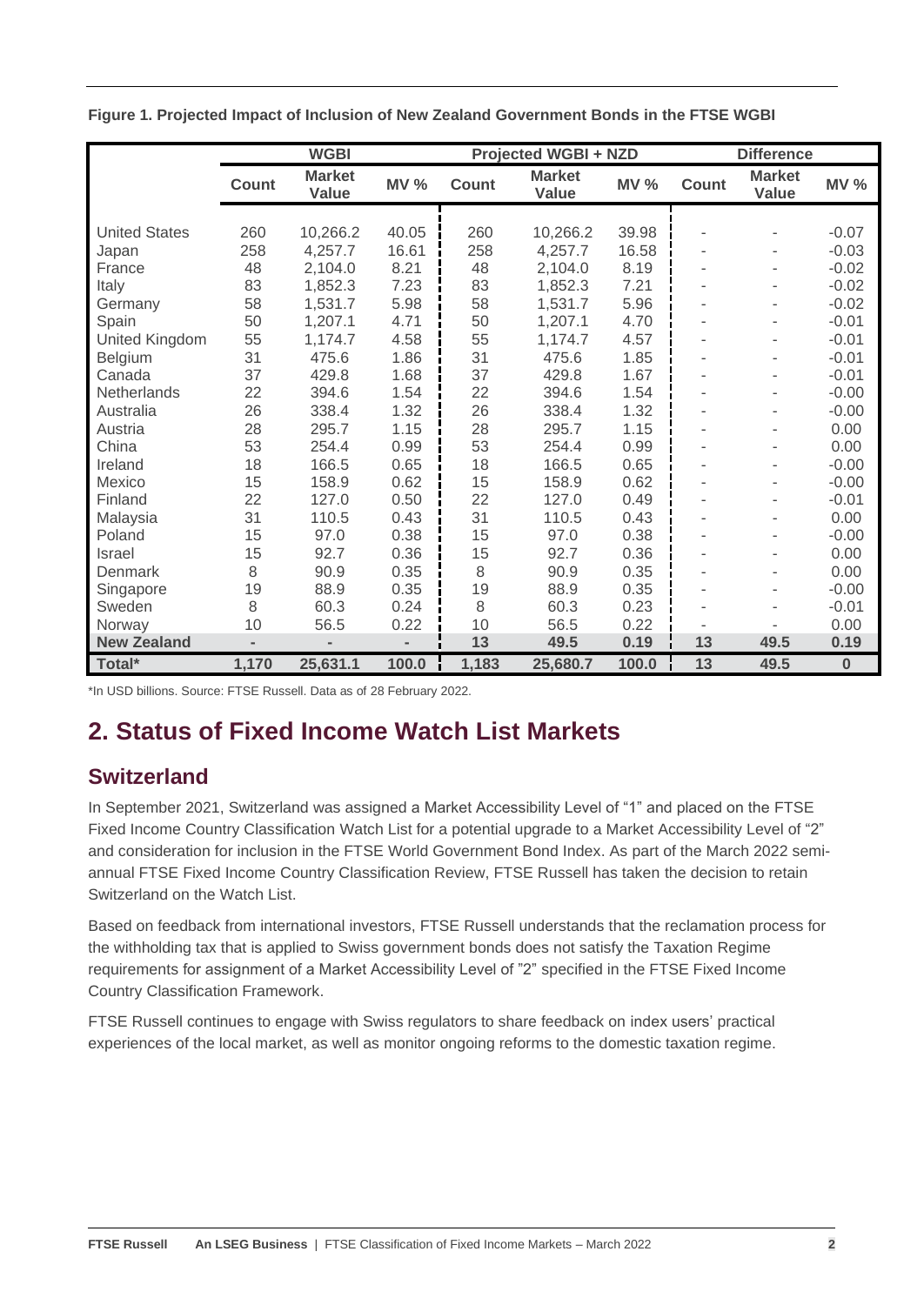## **India**

In March 2021, India was added to the FTSE Fixed Income Country Classification Watch List for potential reclassification of its Market Accessibility Level from "0" to "1" and consideration for inclusion in the FTSE Emerging Markets Government Bond Index (EMGBI).

India's place on the Watch List was reaffirmed as part of the September 2021 Fixed Income Country Classification Review. FTSE Russell confirms that India's place on the Watch List will remain unchanged at the March 2022 semi-annual review. India will be assessed again in September 2022.

Feedback from global index users continues to highlight an interest in Indian government securities issued through the Fully Accessible Route (FAR), which was introduced in 2020. The FAR removes foreign ownership restrictions for new issuance of Indian local currency fixed-rate government securities at the 5-, 10-, and 30-year tenors. This market continues to be tracked by the FTSE Indian Government Bond FAR Index. As of the March 2022 index profiles, 17 fixed-rate local currency Indian bonds with INR 17.45 trillion (USD 231.6 billion) in par amount outstanding are eligible for this index and represent 24.3% of the overall FTSE Indian Government Bond Index on a market value weighted basis.

FTSE Russell maintains its constructive engagement with the Reserve Bank of India (RBI). Although the anticipated taxation reforms that may facilitate the availability of Indian government bonds on global settlement platforms were not addressed within the 2022-23 Union Budget, FTSE Russell understands the commitment to market improvement by local policy makers to remain strong. FTSE Russell will continue to monitor the planned programme of enhancements, particularly those relating to improvements in the onboarding requirements and related processes for foreign portfolio investors (FPIs).

FTSE Russell looks forward to continuing the productive dialogue that has taken place with the RBI and will continue to seek feedback from market participants on their practical experiences as they relate to ongoing reform efforts.

## **3. Off-Cycle Review of Market Accessibility Level for Russian Government Bonds**

[On 04 March 2022,](https://research.ftserussell.com/products/index-notices/home/getnotice/?id=2603615) FTSE Russell announced that the Market Accessibility Level for local currency fixed-rate Russian government bonds would be changed from "1" to "Unassigned", effective immediately. Russian government bonds would also exit the FTSE Emerging Market Government Bond Index (EMGBI) at March 2022 month-end rebalances.

This decision was taken as part of an off-cycle review of the Market Accessibility Level for Russia, which was triggered due to the market disruption event that was deemed to have taken place by FTSE Russell, in accordance with its [FTSE Fixed Income Index Statement of Principles](https://research.ftserussell.com/products/downloads/Statement_of_Principles_Fixed_Income_Indexes.pdf) and the [FTSE Fixed Income Country](https://research.ftserussell.com/products/downloads/FTSE_Fixed_Income_Country_Classification_Process.pdf)  [Classification Framework.](https://research.ftserussell.com/products/downloads/FTSE_Fixed_Income_Country_Classification_Process.pdf)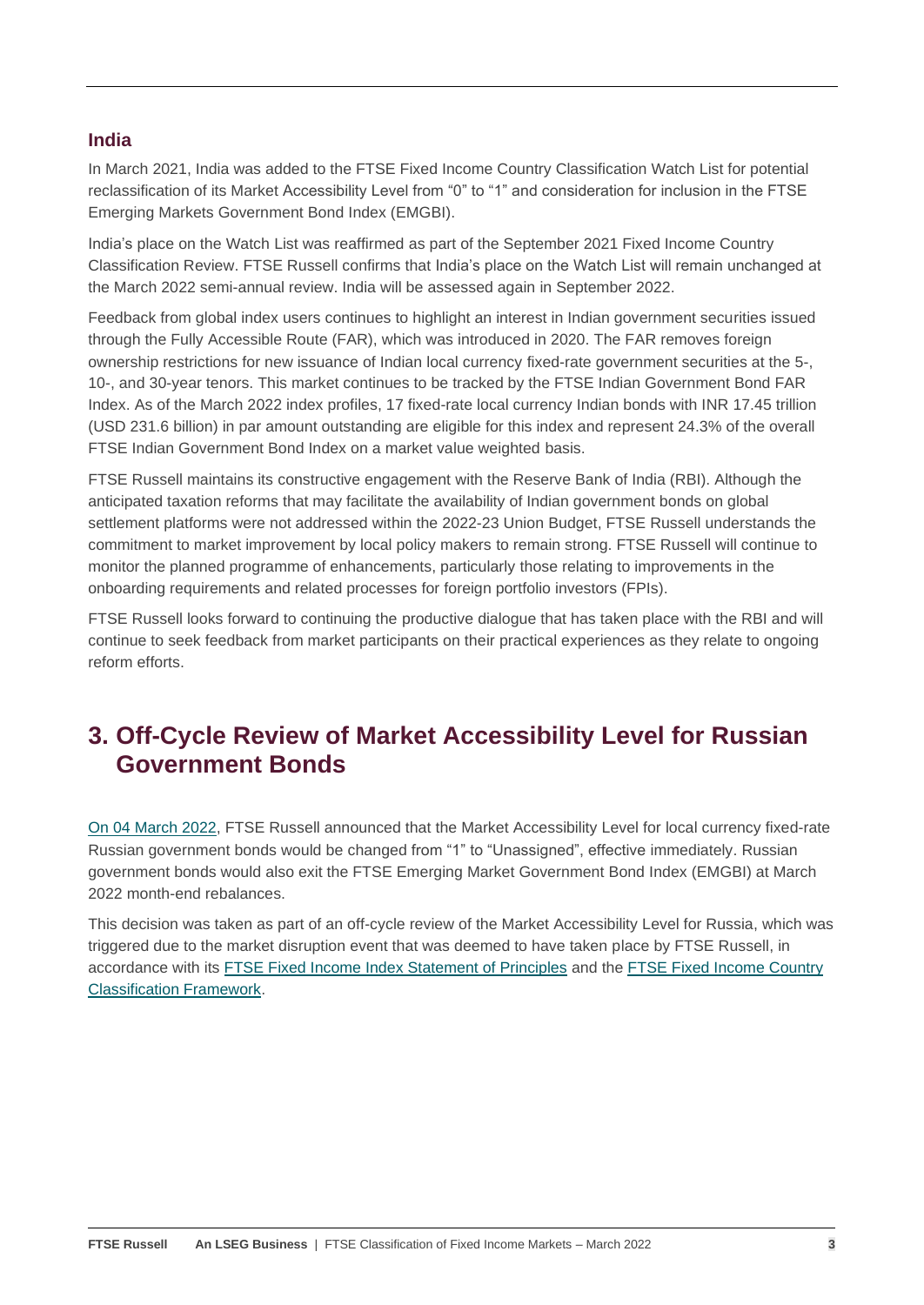#### **For more information about our indices, please visit ftserussell.com.**

© 2022 London Stock Exchange Group plc and its applicable group undertakings (the "LSE Group"). The LSE Group includes (1) FTSE International Limited ("FTSE"), (2) Frank Russell Company ("Russell"), (3) FTSE Global Debt Capital Markets Inc. and FTSE Global Debt Capital Markets Limited (together, "FTSE Canada"), (4) FTSE Fixed Income Europe Limited ("FTSE FI Europe"), (5) FTSE Fixed Income LLC ("FTSE FI"), (6) The Yield Book Inc ("YB") and (7) Beyond Ratings S.A.S. ("BR"). All rights reserved.

FTSE Russell® is a trading name of FTSE, Russell, FTSE Canada, FTSE FI, FTSE FI Europe, YB and BR. "FTSE®", "Russell®", "FTSE Russell<sup>®</sup>", "FTSE4Good®", "ICB<sup>®</sup>", "The Yield Book®", "Beyond Ratings<sup>®"</sup> and all other trademarks and service marks used herein (whether registered or unregistered) are trademarks and/or service marks owned or licensed by the applicable member of the LSE Group or their respective licensors and are owned, or used under licence, by FTSE, Russell, FTSE Canada, FTSE FI, FTSE FI Europe, YB or BR. FTSE International Limited is authorised and regulated by the Financial Conduct Authority as a benchmark administrator.

All information is provided for information purposes only. All information and data contained in this publication is obtained by the LSE Group, from sources believed by it to be accurate and reliable. Because of the possibility of human and mechanical error as well as other factors, however, such information and data is provided "as is" without warranty of any kind. No member of the LSE Group nor their respective directors, officers, employees, partners or licensors make any claim, prediction, warranty or representation whatsoever, expressly or impliedly, either as to the accuracy, timeliness, completeness, merchantability of any information or of results to be obtained from the use of FTSE Russell products, including but not limited to indices, data and analytics, or the fitness or suitability of the FTSE Russell products for any particular purpose to which they might be put. Any representation of historical data accessible through FTSE Russell products is provided for information purposes only and is not a reliable indicator of future performance.

No responsibility or liability can be accepted by any member of the LSE Group nor their respective directors, officers, employees, partners or licensors for (a) any loss or damage in whole or in part caused by, resulting from, or relating to any error (negligent or otherwise) or other circumstance involved in procuring, collecting, compiling, interpreting, analysing, editing, transcribing, transmitting, communicating or delivering any such information or data or from use of this document or links to this document or (b) any direct, indirect, special, consequential or incidental damages whatsoever, even if any member of the LSE Group is advised in advance of the possibility of such damages, resulting from the use of, or inability to use, such information.

No member of the LSE Group nor their respective directors, officers, employees, partners or licensors provide investment advice and nothing in this document should be taken as constituting financial or investment advice. No member of the LSE Group nor their respective directors, officers, employees, partners or licensors make any representation regarding the advisability of investing in any asset or whether such investment creates any legal or compliance risks for the investor. A decision to invest in any such asset should not be made in reliance on any information herein. Indices cannot be invested in directly. Inclusion of an asset in an index is not a recommendation to buy, sell or hold that asset nor confirmation that any particular investor may lawfully buy, sell or hold the asset or an index containing the asset. The general information contained in this publication should not be acted upon without obtaining specific legal, tax, and investment advice from a licensed professional.

Past performance is no guarantee of future results. Charts and graphs are provided for illustrative purposes only. Index returns shown may not represent the results of the actual trading of investable assets. Certain returns shown may reflect back-tested performance. All performance presented prior to the index inception date is back-tested performance. Back-tested performance is not actual performance, but is hypothetical. The back-test calculations are based on the same methodology that was in effect when the index was officially launched. However, back-tested data may reflect the application of the index methodology with the benefit of hindsight, and the historic calculations of an index may change from month to month based on revisions to the underlying economic data used in the calculation of the index.

This document may contain forward-looking assessments. These are based upon a number of assumptions concerning future conditions that ultimately may prove to be inaccurate. Such forward-looking assessments are subject to risks and uncertainties and may be affected by various factors that may cause actual results to differ materially. No member of the LSE Group nor their licensors assume any duty to and do not undertake to update forward-looking assessments.

No part of this information may be reproduced, stored in a retrieval system or transmitted in any form or by any means, electronic, mechanical, photocopying, recording or otherwise, without prior written permission of the applicable member of the LSE Group. Use and distribution of the LSE Group data requires a licence from FTSE, Russell, FTSE Canada, FTSE FI, FTSE FI Europe, YB, BR and/or their respective licensors.